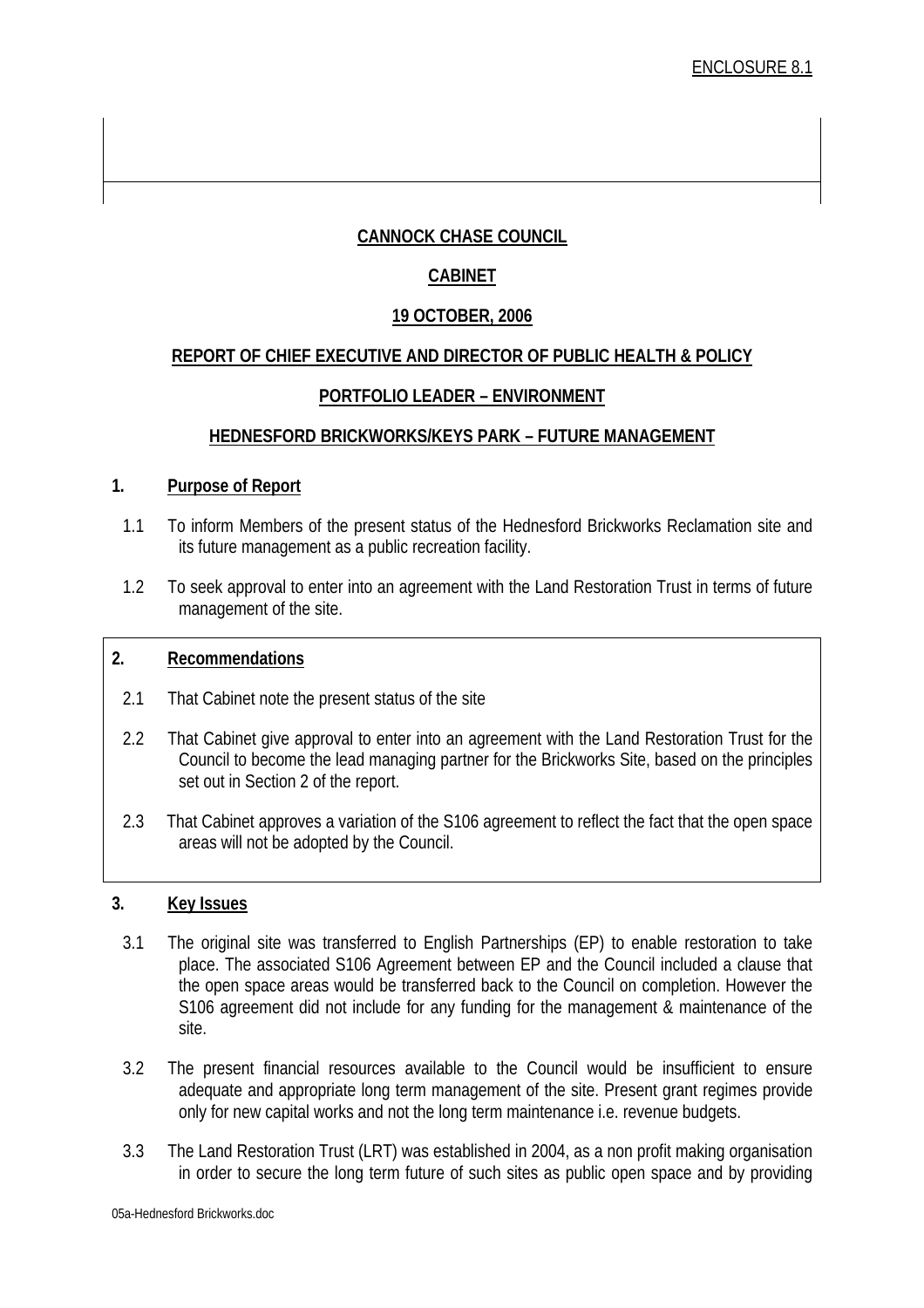appropriate funding to enable the sites to be managed appropriately for the benefit of local communities and the public. The LRT receives an endowment for each site which is invested to produce revenue funding to allow the sites to be managed in perpetuity.

- 3.4 The LRT presently holds a lease on the site (Annex 1) until 31 March 2007 whereupon it will be given the freehold by Advantage West Midlands (AWM).
- 3.5 A draft management plan has been produced by LRT and the Council, which is presently being used as a frame work for managing the site by LRT. The day to day maintenance of the site is presently carried out for the LRT through use of a landscape contractor until appointment of the managing partner.
- 3.6 The LRT appoints a managing partner to manage each site on a day to day basis, in accordance with the management plan and pays this managing partner for the work. The Council has been identified as the preferred managing partner for the Brickworks site due to its existing adjacent landholding, its expertise in managing similar sites and the sites location within the urban area.
- 3.7 A formal agreement would be made between LRT and the Council as managing partner. This states the role of the parties, that the site is managed in accordance with the management plan, that costs for managing the site are reimbursed to the Council on a half yearly basis subject to submission of appropriate information and details for termination of the agreement. Appendix 2
- 3.8 The draft management plan (Annex 4) sets out details of the intended use of the site and its management and would be subject to comment by local partners. The adopted plan will cover a five year period at which point there will be a major review. The plan will also be reviewed on an annual basis by the Council, LRT and other Key partners to take account of other changed circumstances.
- 3.9 A working group is to be established, consisting of supporting partners including members of the public to allow all to have an input into the management and maintenance of the site. Regular meetings will be held at an appropriate venue.
- 3.10 Maintenance works would be undertaken by a mix of contractors appropriate to the type of works required including the Council's Grounds Maintenance Contractor (Glendale Grounds Management) and Council staff.
- 3.11 LRT will provide an annual budget for the site which is based on costings using tendered rates, including those of Glendale and staff costs. The Council would submit an invoice with supporting information to LRT on a half yearly basis and LRT would reimburse the Council with all expenditure properly incurred.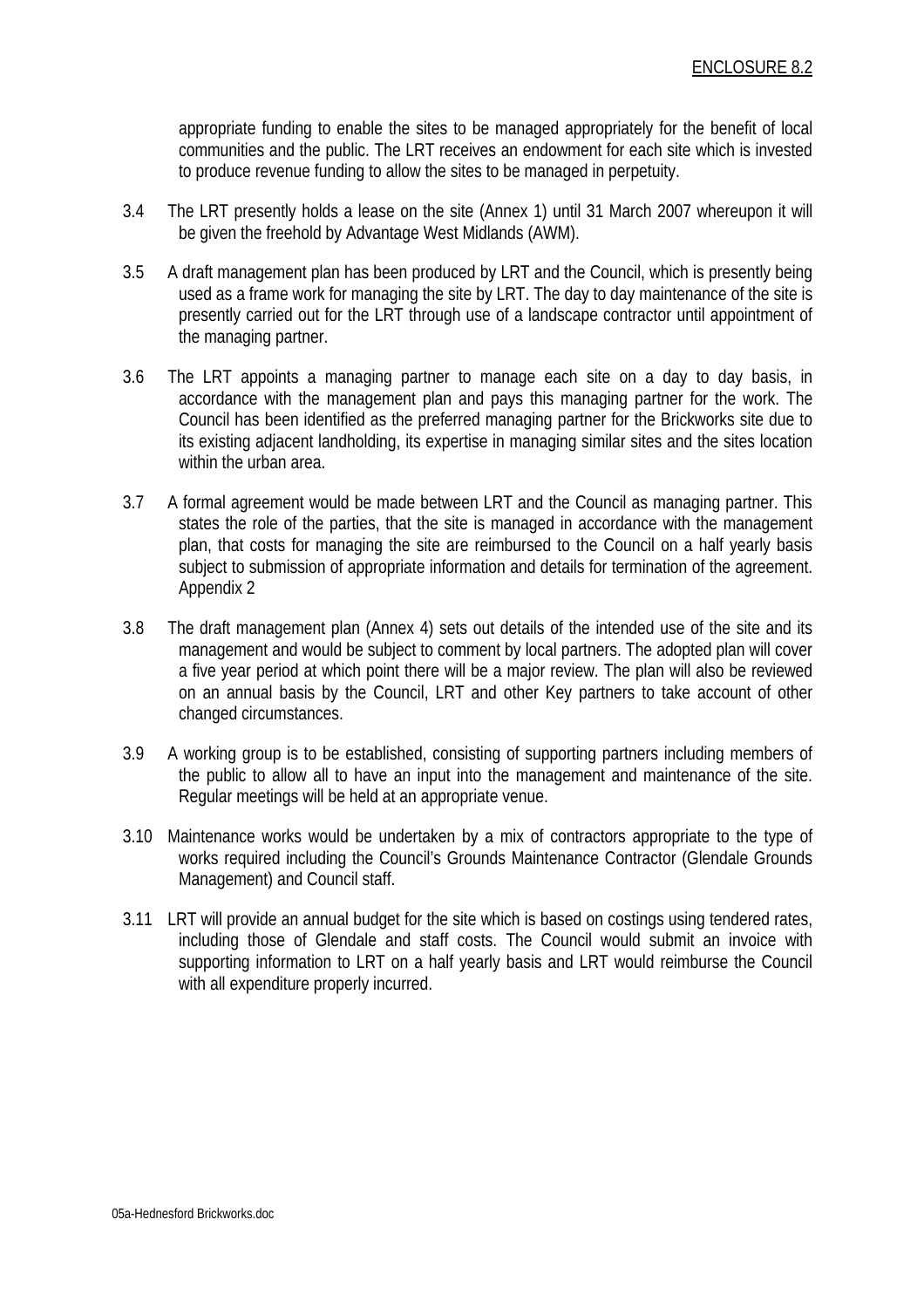### **REPORT INDEX**

| <b>Background</b>                                                                              | Section 1  |
|------------------------------------------------------------------------------------------------|------------|
| Details of Matters to be Considered, i.e. Options Considered, Outcome of<br>Consultations etc. | Section 2  |
| <b>Contribution to CHASE</b>                                                                   | Section 3  |
| Section 17 (Crime Prevention) Implications                                                     | Section 4  |
| Human Rights Act Implications                                                                  | Section 5  |
| Data Protection Act Implications                                                               | Section 6  |
| <b>Risk Management Implications</b>                                                            | Section 7  |
| <b>Legal Implications</b>                                                                      | Section 8  |
| <b>Financial Implications</b>                                                                  | Section 9  |
| <b>Human Resource Implications</b>                                                             | Section 10 |
| <b>Conclusions</b>                                                                             | Section 11 |
| <b>List of Background Papers</b>                                                               | Section 12 |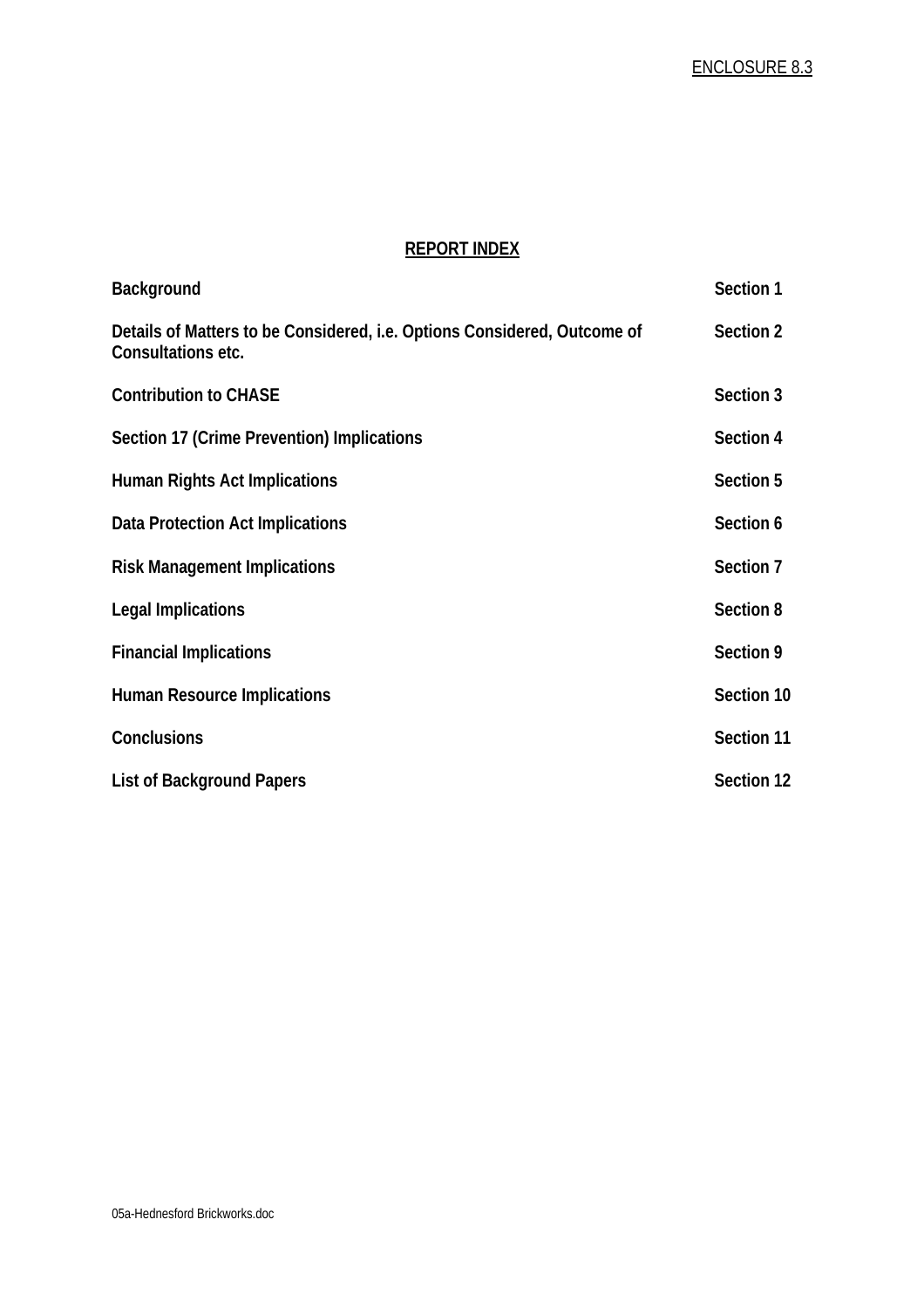#### **Section 1**

### **Background**

The 30Ha site consists of the former mine, brickworks and spoil tips which were reclaimed as part of English Partnerships (EP) National Coalfields Programme in 1997. The ownership of the site was transferred to AWM at this stage. The restoration created an area of 8Ha for business use - Keys Business Park and 22Ha of open space.

Physical restoration of the site was completed in 1999 and the site planted with a mix of native trees and shrubs in the winter/spring of 1999-2000. The landscape contract allowed for a 5 year maintenance period.

The site is classified as a Site of Biological Importance due to its local importance for amphibian species including the protected Great Created Newt.

The original S106 agreement between EP and the Council provided, as a condition of the reclamation scheme, that the Public Open Space areas would be handed over to the District Council following Practical Completion of the whole scheme in 2000, albeit without any future maintenance funding. This did not occur and AWM has continued to maintain the site through the 5 year maintenance period.

During this period EP became aware of potential long term maintenance issues with all their sites, in particularly the lack of funding available to Local Authorities for the long term maintenance of such sites. As a result the Government and EP set up the Land Restoration Trust (LRT) in 2004 as a non profit making body similar to the National Trust, to manage such sites in order to ensure their long term management as open space for the benefit of the public.

The LRT is a non profit making organisation established in 2004 based on a partnership of English Partnership, Groundwork, the Forestry Commission, and the Environment Agency with the support of the Office of the Deputy Prime Minister and the Regional Development Agencies.

LRT has been given a lease of the site and is presently responsible for the maintenance of the site. It is intended that LRT will be given the freehold of the site from 31st March 2007.

LRT receives an endowment for each site that is invested to produce appropriate funds for the annual management of each site in accordance with a management plan that has been devised specifically for each site and that acknowledges the requirements and constraints of those sites.

LRT appoints a managing partner and ensures that they manage the site in accordance with the adopted management plan and within the agreed budget for the site. This will be based on partnership working, ensuring that the roles of LRT, the Council and other partners compliment each other for the benefit of the site and local community. The management plan is treated as a living document and will be reviewed on a regular basis in order to accommodate any changes in the site that require new or different management operations.

The role of Cannock Chase District Council as the managing partner would be to physically manage the site on a day to day basis, including staffing and co-ordinating the roles of other supporting partners. It would also be the named point of contact for the public.

English Partnerships interest will be ensuring that its original investment in the site is safeguarded and that the site is managed to maximise the benefits for local people. Its role will be exercised through its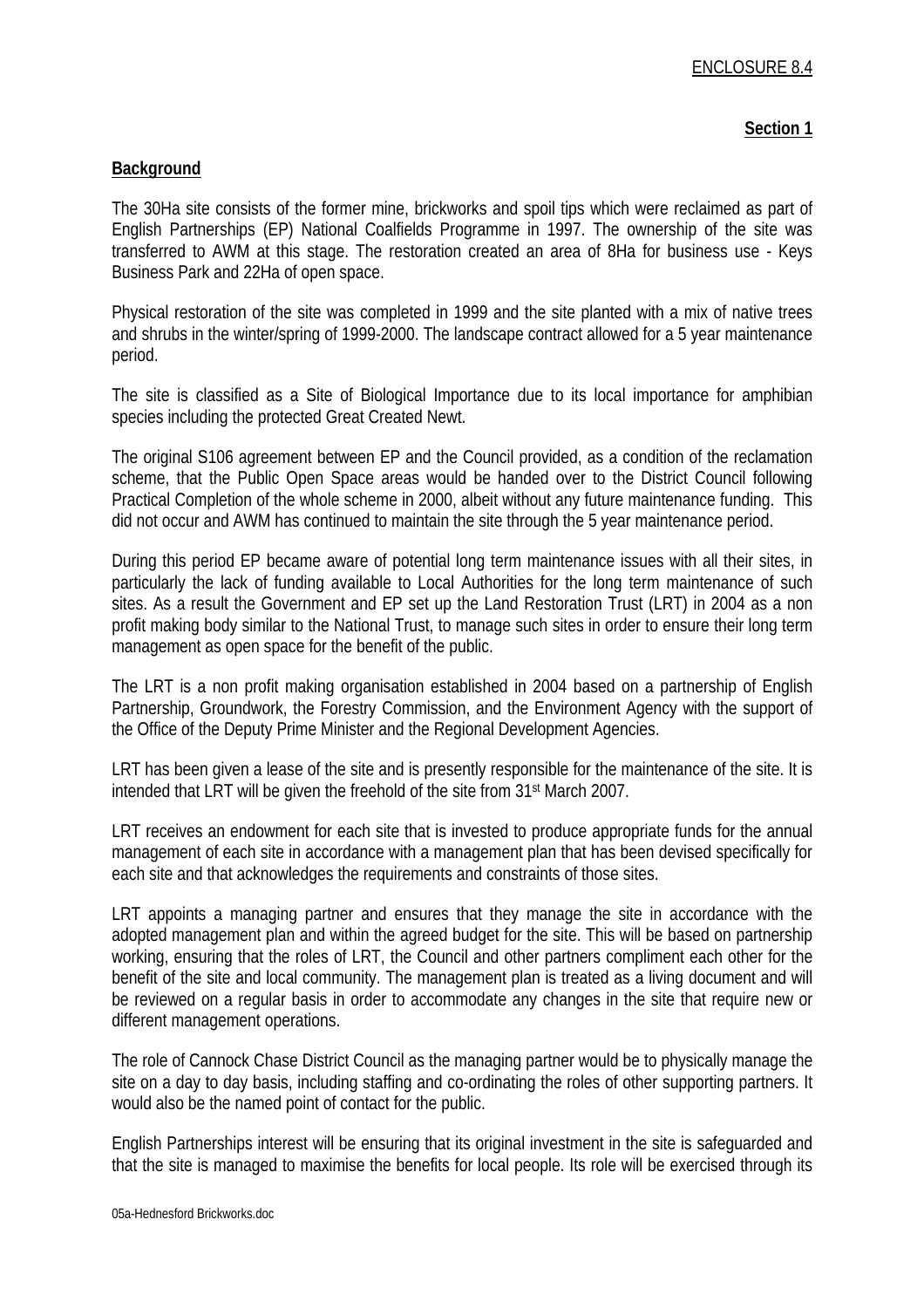input into the management plan, the funding agreement covering the endowment and their continuing role as a partner in the LRT.

Advantage West Midlands has similar interests to that of EP and this will be exercised through their input into the management plan

Other supporting partners will be identified and their roles defined as part of the consultation process and the ongoing management of the site. Prospective supporting partners would include:-

- Forest of Mercia
- Staffordshire Wildlife Trust
- Hednesford Football Club
- Businesses specifically those within Keys Park Business Area
- Local Residents a number have already expressed an interest. Possibly establishing a Friends Group.
- Anglers to enable management of the fishing aspect.
- Local schools for environmental studies.

Part of the role of the managing partner is to establish a working group involving all the supporting partners, to enable them to become involved in the management and maintenance aspects of the site. It is envisaged that quarterly meetings would be held for the first few years followed by half yearly meetings once the management aspects of the site has become established.

In the development of the management plan the maintenance works have been costed using a mix of rates tended by the Council's Grounds Maintenance Contractor (Glendale Grounds Management) and other appropriate contractors. Maintenance works on site would be undertaken by contractors appropriate to the type of works required, this would include Glendale and also Council staff.

### **Section 2**

### **Details of Matters to be Considered**

That the Council enters into an agreement with the LRT to manage the site in accordance with the management plan, in association with other supporting partners and that the Council is reimbursed by the LRT for the appropriate costs of the work undertaken on an agreed basis.

The principles of the agreement are:-

- LRT will be the site owner and the Council will be the Managing Partner (MP)
- The site will be managed in accordance with the Management Plan
- The MP is responsible for the day to day management of the site including Health and Safety aspects
- LRT retains responsibility for enforcement of all legal matters relating to the site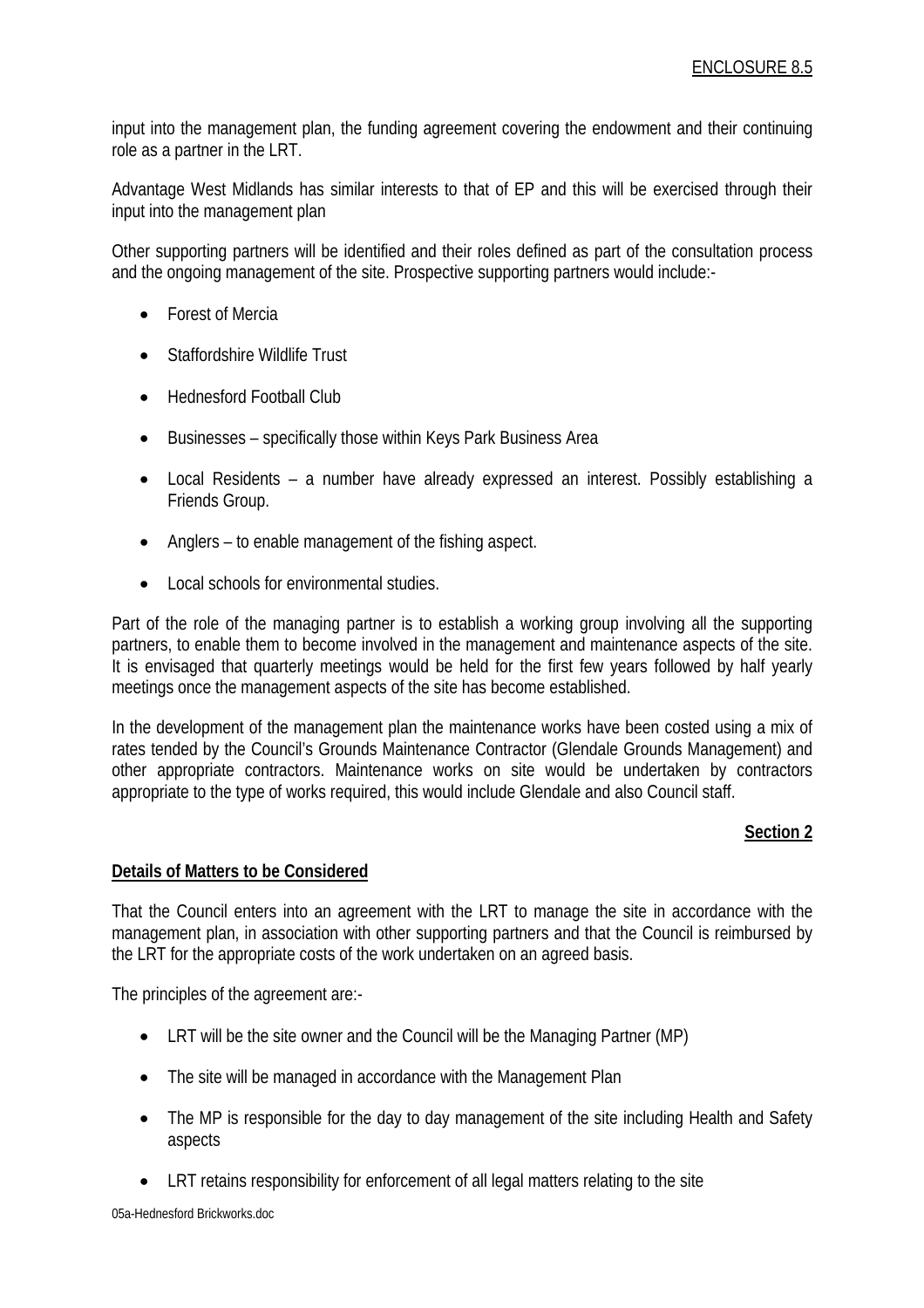- MP is to undertake all necessary consultation in terms of the sites use and in encouraging the public, local businesses and organisations (Supporting partners) in confirmation and delivery of the sites management
- That the management plan be reviewed on a five year basis in consultation with all supporting partners
- In terms of finances:
	- o The MP has to submit Annual Budgets before each financial year
	- o MP to invoice for incurred expenditure on half yearly basis and LRT to pay within one month
	- o Any additional income received in respect of the site to be used solely on the site.
- Sets out steps for determining disputes between LRT & MP and the termination of the agreement

That the S106 agreement is varied to account for the fact that the open space areas will not be adopted by the Council.

### **Section 3**

### **Contribution to CHASE**

The proposals will assist in dealing with a number of issues raised through the CHASE objectives. This will help to:-

- Increase community usage and involvement with the site and its management
- Provide facilities for physical and mental exercise and enjoyment that benefits the health and wellbeing of the community
- Provide a welcoming, clean, safe and secure site that is accessible to all
- Enhance the sites conservation value particularly for protected species and its value as a local recreational area managed in a sustainable way.

### **Section 4**

#### **Section 17 (Crime Prevention) Implications**

At present the Council has no control over the site, becoming the managing partner will allow the Council to directly manage the site on a daily basis and thus manage issues appropriately and in consultation with the supporting partners.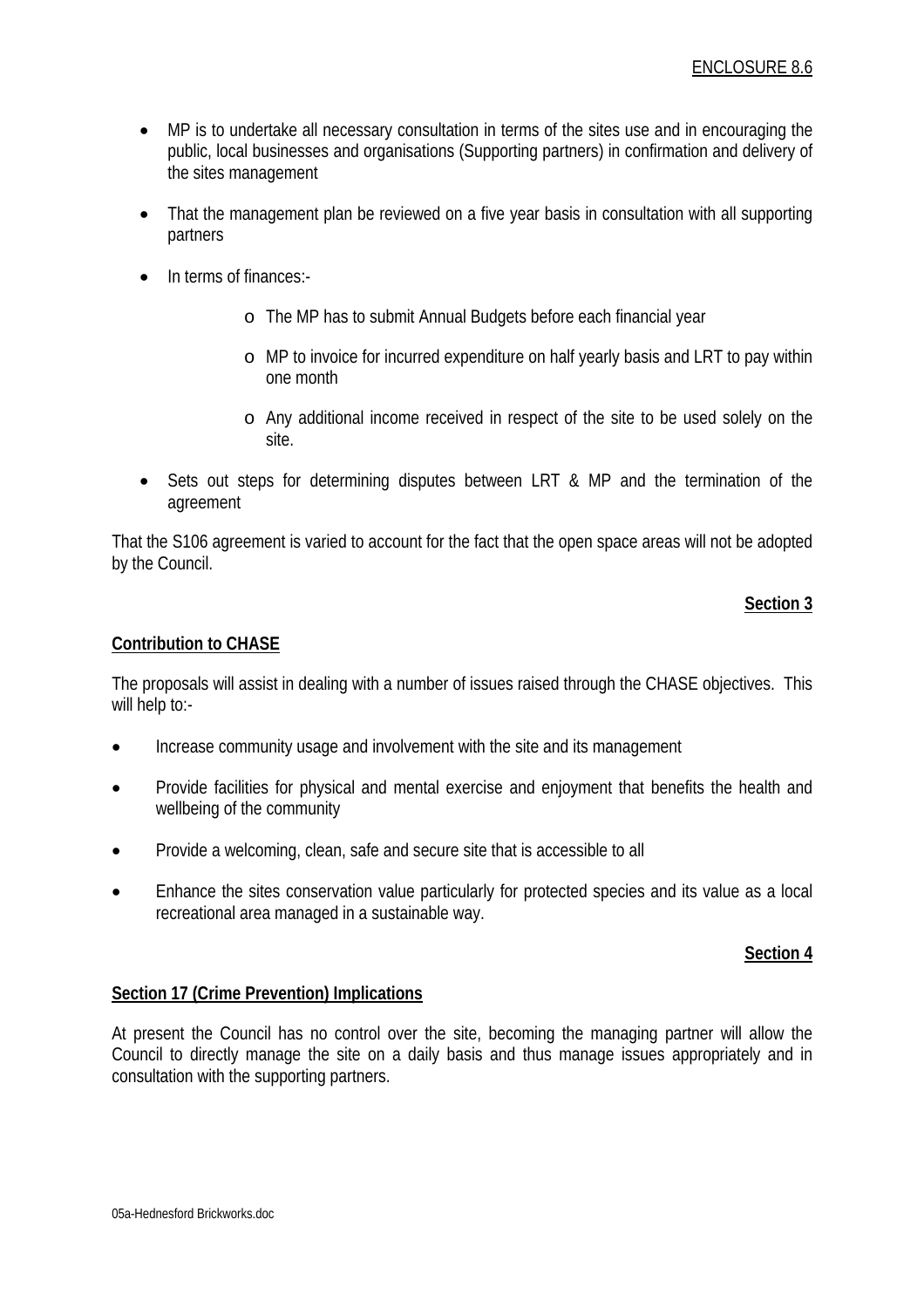#### **Section 5**

### **Human Rights Act Implications**

There are no identified implications arising from this report.

#### **Section 6**

### **Data Protection Act Implications**

There are no identified implications in respect of the Data Protection Act arising from this report.

#### **Section 7**

### **Risk Management Implications**

LRT will retain responsibility for the Health and Safety of the site in a historical context. Cannock Chase Council will assume responsibility for the day to day Health and Safety under normal occupiers liability.

#### **Section 8**

#### **Legal Implications**

In 1996 the Council entered into a Section 106 Agreement with English Partnerships who were the owners of the Hednesford Brickworks site which, inter alia, dealt with the maintenance of the area of public open space on site. Under the terms of the Agreement the Council covenanted to accept a transfer of the public open space ( i.e. become the owners) and accept responsibility for the maintenance of the land 5 years from practical completion of the drainage works and landscape works on site. This meant that the financial responsibility for the maintenance of the public open space would fall upon the Council from that point onwards. If the Council enters into the agreement with LRT it will be able to recover the costs incurred by it in maintaining the land in accordance with the Management Plan agreed with LRT. In addition it will be necessary for the Section 106 Agreement to be varied as the Council will no longer be accepting a transfer of the land.

### **Section 9**

### **Financial Implications**

These financial implications are draft and have not been cleared by the S.151 Officer.

The Public Open Spaces Service proposes to enter into an agreement with The Land Restoration Trust to act as the Managing Partner of Keys public open space. A draft annual budget in connection with the proposal has been submitted to The Land Restoration Trust. The draft budget is based on works costs using contractors known tendered rates, staff costs including an estimate for relevant overheads and an estimate of the contractor payments where rates are unknown. An invoice for reimbursement of expenditure and supporting information will have to be submitted to The Land Restoration Trust on a half yearly basis. The Land Restoration Trust will then reimburse the Council all expenditure properly incurred within one month of receipt of the invoice.

The Managing Partner will have to submit a draft budget to the Land Restoration Trust three months in advance of each financial year. The Land Restoration Trust has stated: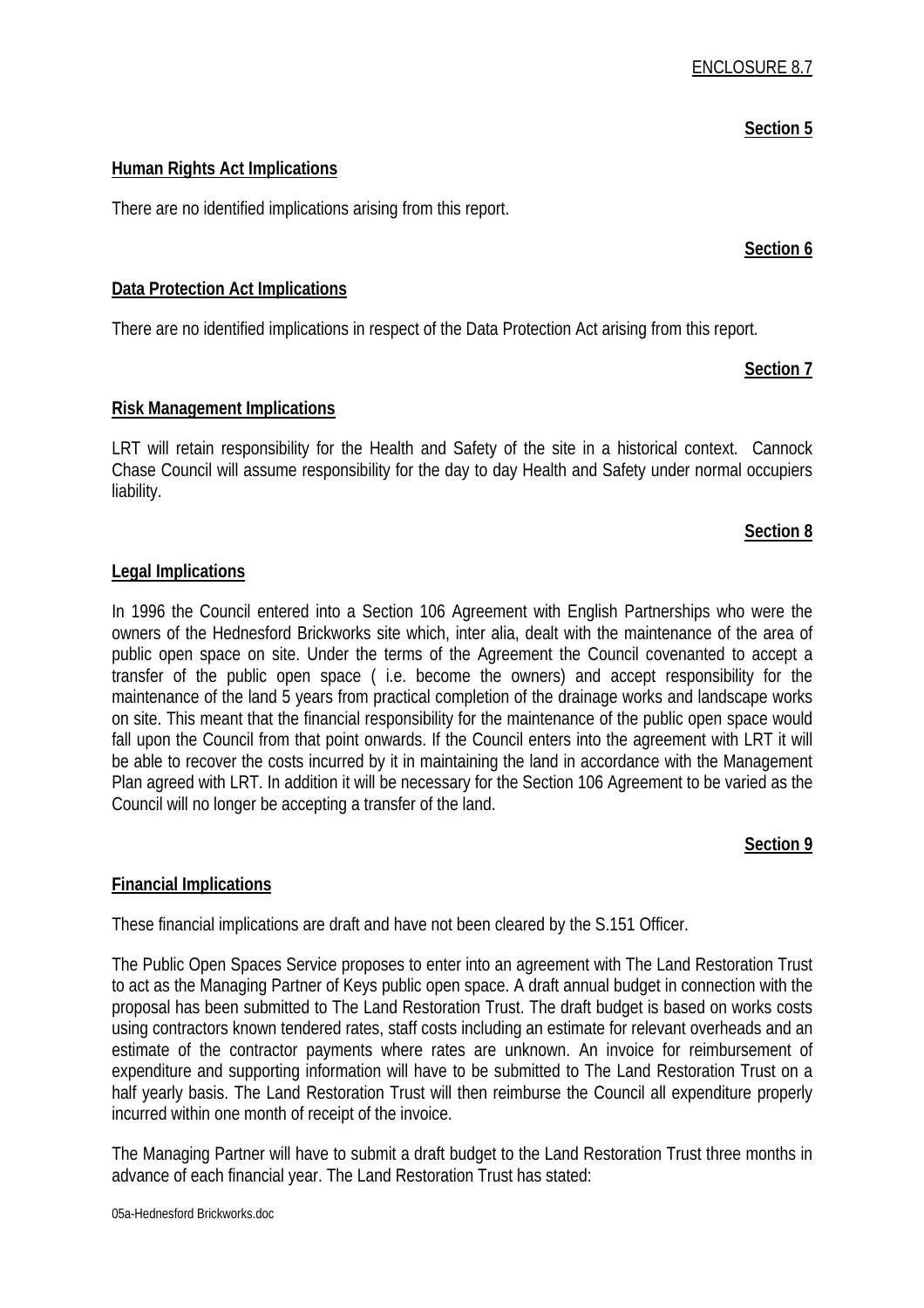- that year on year inflation up lifts will be agreed with the Managing Partner before the commencement of each financial year
- that the agreement will be flexible to deal with variations, unexpected costs and location circumstances
- that providing the site management costs are managed within the budget there will be no cost to this Council.

The draft budgets submitted to The Land Restoration Trust are detailed in the table below along with the reimbursements. The staff commitments provided below would be met from existing staff hours.

| <b>Keys Open Space</b>        | 5 Year Summary Draft Management Costs |                              |                              |                   |                              |
|-------------------------------|---------------------------------------|------------------------------|------------------------------|-------------------|------------------------------|
|                               |                                       |                              |                              |                   |                              |
|                               | 2006-07<br>Year 1                     | 2007-08<br>Year <sub>2</sub> | 2008-09<br>Year <sub>3</sub> | 2009-10<br>Year 4 | 2010-11<br>Year <sub>5</sub> |
| <b>Expenditure</b>            | £                                     | £                            | £                            | £                 | £                            |
| Landscape Maintenance         | 9,957                                 | 14,997                       | 10,237                       | 5,537             | 8,937                        |
| Anti Social - vandalism       | 2,070                                 | 2,760                        | 2,760                        | 2,760             | 2,760                        |
| Community & Publicity         | 500                                   | 500                          | 500                          | 500               | 500                          |
| Periodic Replacement          | $\overline{0}$                        | $\overline{0}$               | $\mathbf 0$                  | $\overline{0}$    | $\overline{0}$               |
| <b>Staff</b>                  | 10,200                                | 17,670                       | 17,670                       | 14,940            | 14,940                       |
| <b>Total Expenditure</b>      | 22,727                                | 35,927                       | 31,167                       | 23,737            | 27,137                       |
|                               |                                       |                              |                              |                   |                              |
| <b>Receipts</b>               |                                       |                              |                              |                   |                              |
| <b>Land Restoration Trust</b> | (22, 727)                             | (35, 927)                    | (31, 167)                    | (23, 737)         | (27137)                      |
|                               |                                       |                              |                              |                   |                              |
| <b>Net Expenditure</b>        | 0                                     | 0                            | 0                            | $\bf{0}$          | $\bf{0}$                     |

If the proposal is accepted then existing and future years budgets would need to reflect the above income & expenditure items.